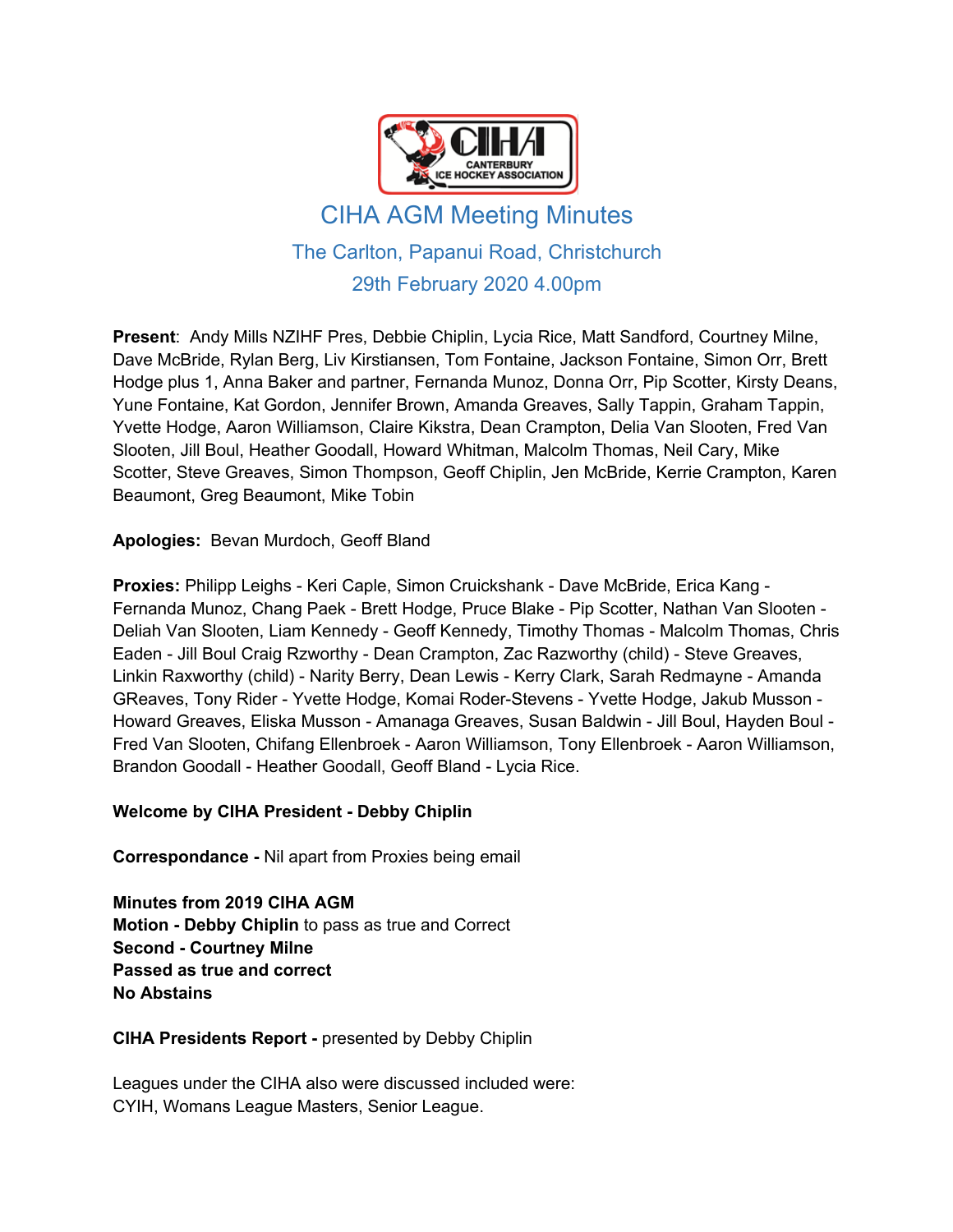# **Debby handed over to Andy Mills**

## **Andy Mills**

Andy is NZIHF President and based in Queenstown

Andy advised the NZIHF Management Committee have given their full support to Andy at the CIHA AGM

In his third term as NZIHF President

Thanked the CIHA for their work

Would like to see Hockey grow in NZ and should be our common goal

Canterbury Ice Hockey has been divided over the last few years

Canterbury needs to move on for the greater good

Andy advised he has no personal motives and advised if others do - they should leave SNC programme is very important

Five clubs make up Southern - Queenstown - 200 odd members, Dunedin 200 odd members, Gore, Otago. Southern put forward two teams from Queenstown and Dunedin.

Andy advised all Regions should be "Open, honest and a safe environment" and asked "Has this been transparent?"

There are four affiliated Regions under the NZIHF - Wellington, Auckland, Canterbury and Southern.

Re affiliation - Question from Pip "Do you need to be in a certain Region" Andy "Yes" Affiliated Regions are divided into areas, Members need to come under a Region to be affiliated.

Question from Dean "How do you become unaffiliated?" Andy "Membership would not be accepted".

Bevan will answer to CIHA Constitution 2011 which is registered with the Incorporated Society as he has contacted Lawyers and Accountants regarding this.

Youth Protection Policy is the backbone of Sport for the NZIHF. Youth Protection Policy must be in force, the Youth Protection Policy has been broken in Canterbury and the NZIHF will support the CIHA.

Dean Tonks has resigned.

Representative Teams come under the CIHA

Jennifer Brown questioned why Andy Mills is speaking - Debby Chiplin advised she handed the meeting to Andy as the NZIHF President.

CMIH were stood down, pending two Police Complaints, conflict of interest given the removal of equipment, quorum at meeting for CMIH being stood down.

Andy requested the CMIH delegates to be reinstated by 4th March and the Police Complaints withdrawn - CIHA Committee agreed to do this.

NZIHF can move forward with a league team for 2020 for Canterbury

CMIH to merge into CYIH - CMIH to discuss with CIHA

# **General Discussion**

Discussion took place regarding Dean Tonks and numerous questions from Members regarding his resignation.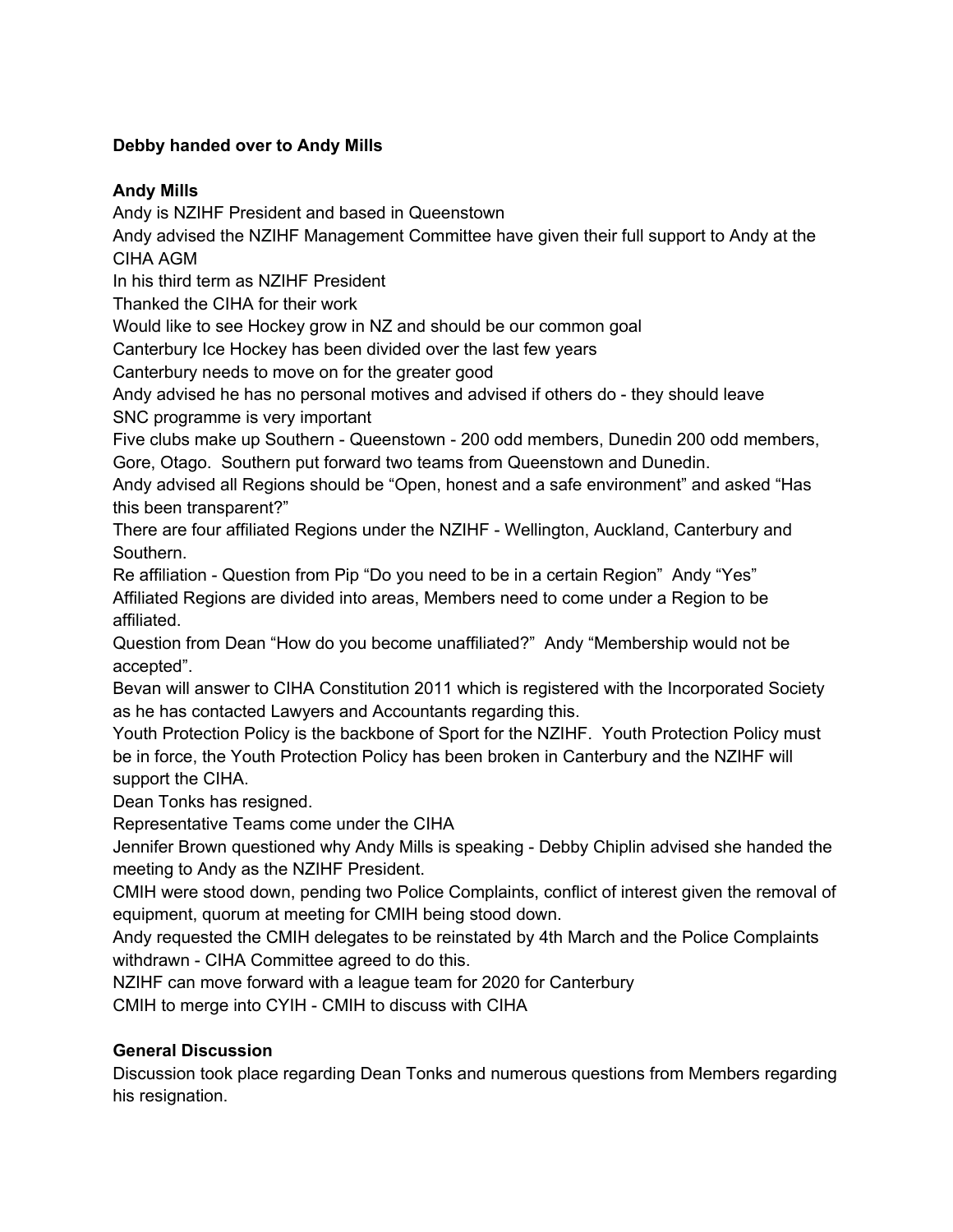Heather introduced herself - Heather wrote the CIHA and CMIH Constitution, Heather advised her Justice of the Peace role and an Educator and advised the CIHA are required to protect children, just as she is as an Educator and required to protect children. Lycia thanked Heather for speaking.

Yvette disagreed and advised Dean has run training's at her school for children, with no concerns.

Anna advised Dean has nothing to do with Reps

## **League Numbers presented**

|                   | 2019 | 2018 |
|-------------------|------|------|
| Womans League     | 25   | 37   |
| <b>Devilettes</b> | 25   | 23   |
| Senior League     | 313  | 257  |
| <b>Masters</b>    | ?    | ?    |
| <b>CMIH</b>       | 156  | 127  |

Discussion took place regarding Dean Tonks and a possible merge with CMIH again High School League has 3.30-5.30pm as requested by the High School Co-ordinator and CMIH President at the time.

Yvette wanted a motion that all CMIH ice be given back - CIHA declined this

CIHA advised ice will be looked at to see what could be given to the CMIH

CMIH have their own ice booking contract with Alpine

No registration fee will be charged if CMIH members do not merge under the CIHA, if a pro-rata fee will be refunded

There will no NZIHF Penalty Fee if Canterbury cannot field Representative Teams for 2020. Andy advised there will be a resolution - the Youth Protection Policy comes first and Andy understands the CIHA applied this, as all Regions can and this is available. Under the NZIHF Affiliation Dean is not to be on CIHA Ice - the Youth Protection Policy has been broken. Simon questioned the quality of Coaches - the Coaches the CIHA are currently using have vast experience as well as attending the NZIHF Sanctioned Coaches Clinics

# **Auditors Report**

Motion by Deb - to accept the Auditors Report Second by Courtney All in favour Motion by Deb - To kep Ashton Wheelans Limited as the CIHA Auditor Second by Lycia All in favour

#### **Womans League Delegate**

JIll Boul demanded to be back as the Delegate - No resolution at this stage